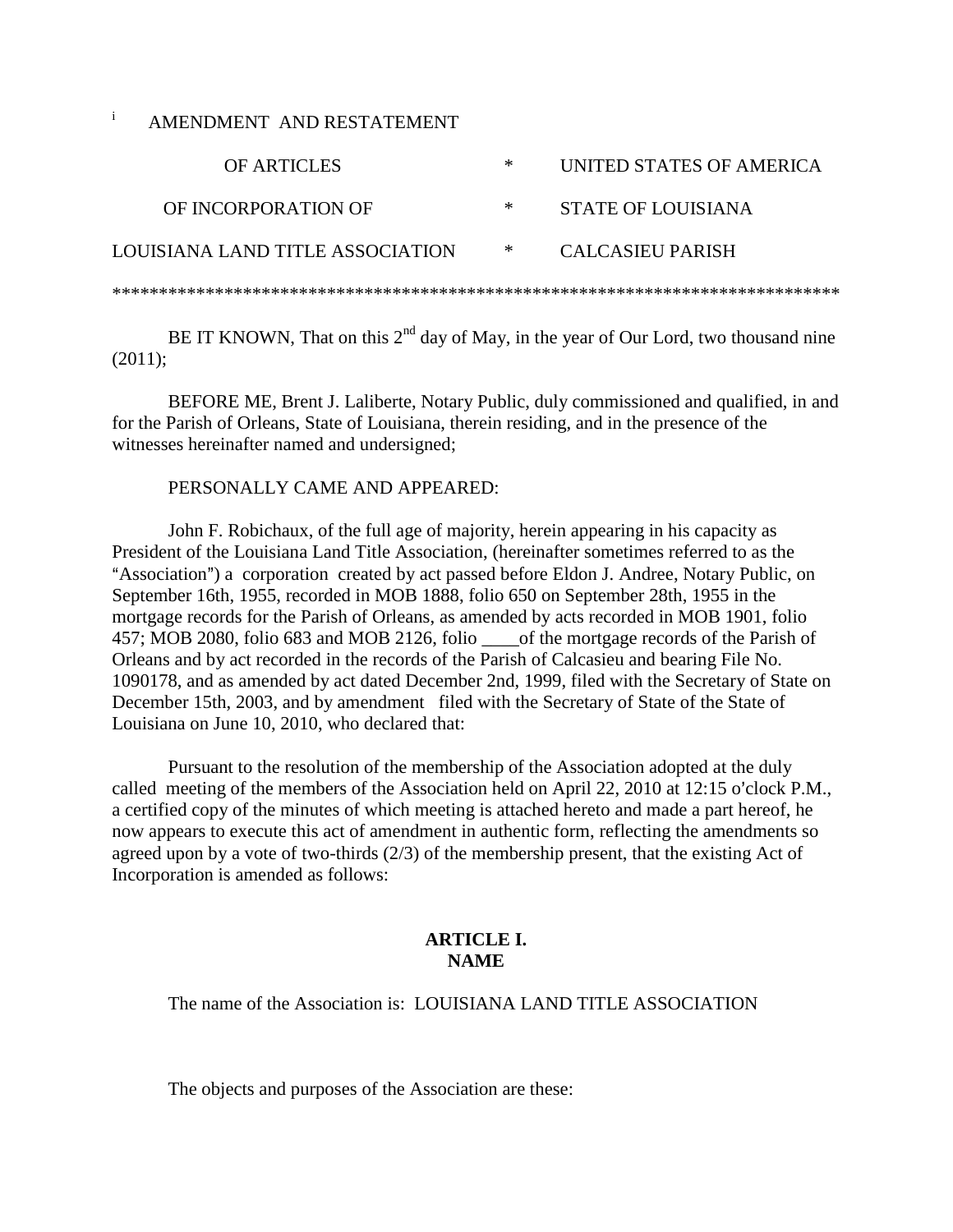- 1. To promote the general welfare of the land title industry.
- 2. To promote the safe and efficient transfer of ownership of, and interests in, real property within the free enterprise system.
- 3. To provide information and education to consumers; to those who regulate, supervise, or enact legislation affecting the land title industry; and to its members.
- 4. To maintain liaison with users of the products and services provided by its members and with government.
- 5. To fairly represent all interests of the membership without bias or prejudice to personal or group interest and to achieve continuity of purpose in the highest standards and ethics of the land title industry.
- 6. To engage in any lawful activity as the Board of Directors may from time to time determine.

## **ARTICLE III. INCORPORATORS**

This Association was incorporated by the following:

The incorporators are omitted since that information appeared in the original articles.

# **ARTICLE IV. DIRECTORS**

The first directors of this Association were:

The first directors are omitted since that information appeared in the original articles.

# **ARTICLE V. DURATION**

The duration of the Association shall be perpetual.

# **ARTICLE VI. REGISTERED OFFICE**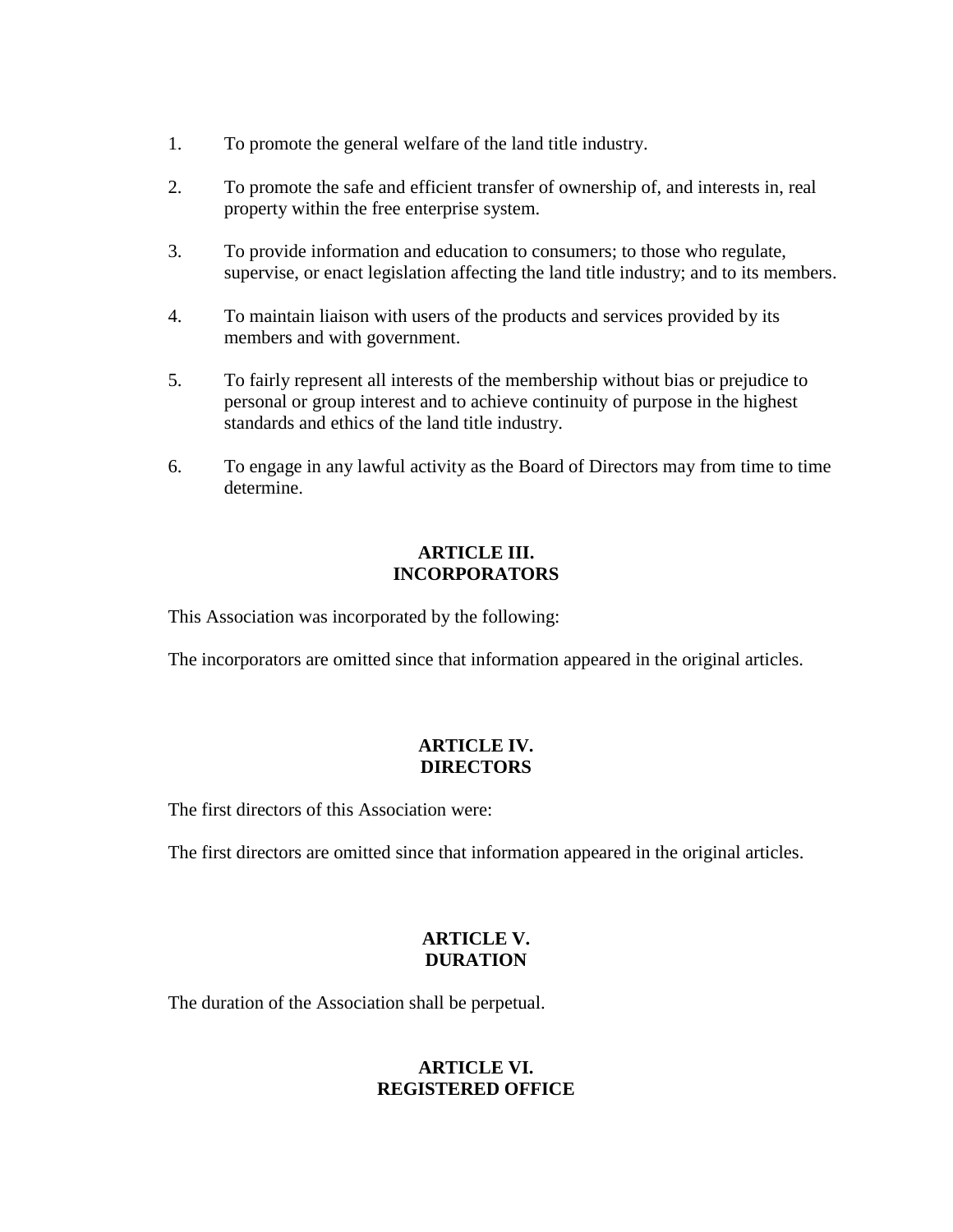The registered office of this Association shall be 11822 Justice Ave. Suite B8, Baton Rouge, Louisiana 70816. The Board of Directors of this Association may change the address from time to time without a vote of the membership.

### **ARTICLE VII. REGISTERED AGENT**

The full name and address of the registered agent of this Association is:

Linda Alwood, Executive Director Louisiana Land Title Association 11822 Justice Ave. Suite B8, Baton Rouge, LA 70816

#### **ARTICLE VIII. MEMBERSHIP**

This Association shall be non-profit and on a non-stock basis; membership in this Association shall be divided into three classes, active, associate and honorary.

- 1. Active members shall consist of:
	- a) title insurance underwriters qualified under the laws of Louisiana to engage in the business of insuring titles to real property in Louisiana and their employees.
	- b) title insurance agents who are licensed in Louisiana and their employees..
	- c) abstractors who have elected to become active members.
	- d) attorneys licensed to practice law in Louisiana.
- 2. Associate members shall consist of:
	- a) real estate lenders
	- b) surveyors
	- c) real estate agents or brokers
	- d) abstractors who have not elected to become active members
	- e) all other persons engaged in any business relating to the land title industry.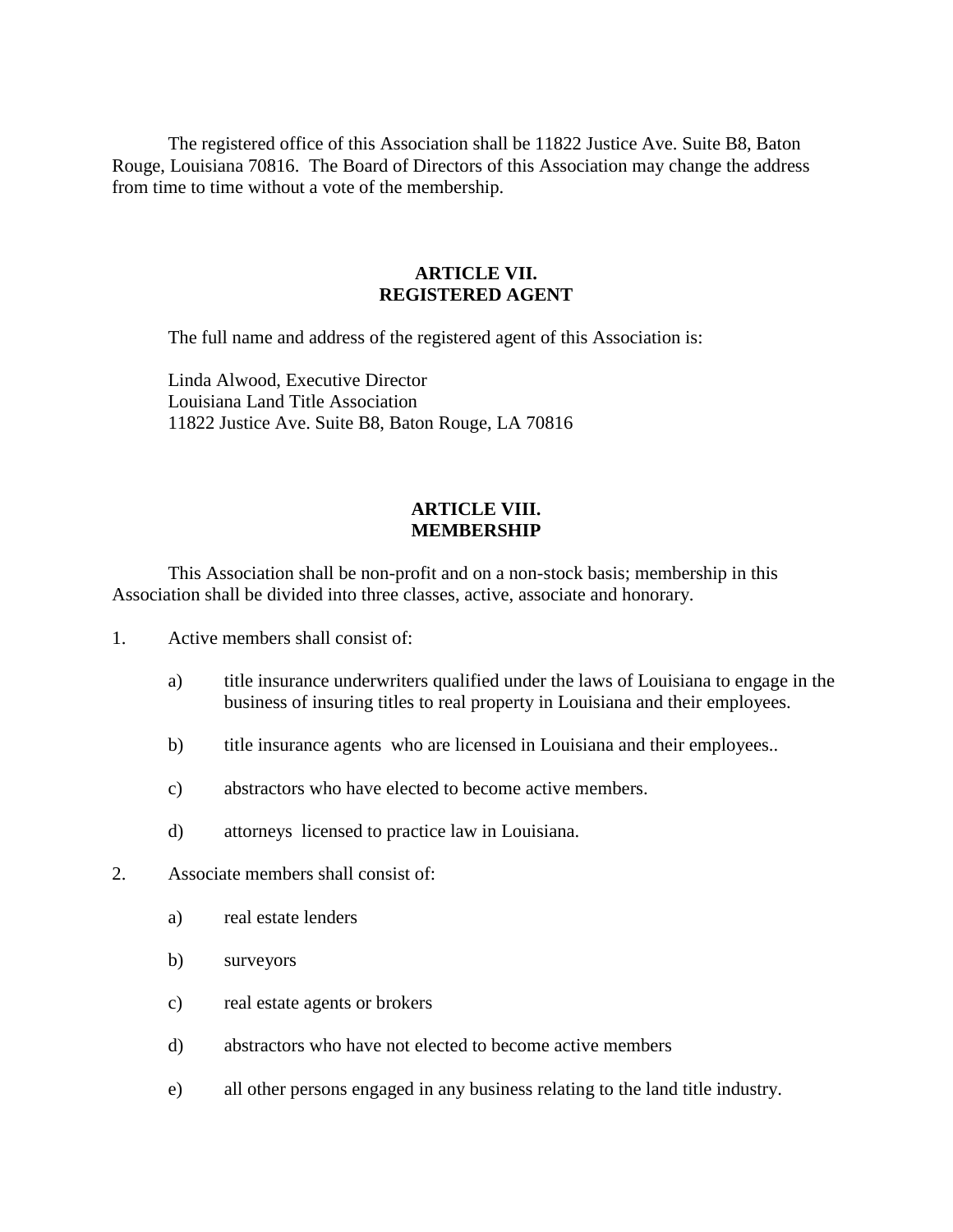- 3. Honorary members shall consist of:
	- a) those members selected by the Board of Directors using criteria established in the Association's by-laws.

In order to qualify for membership of any class or kind, the applicant must be approved for membership by a vote of the Board of Directors.

All voting power shall be vested in the active members who have paid dues as provided in the by-laws of the Association.

### **ARTICLE IX. CERTIFICATES OF MEMBERSHIP**

Certificates of Membership shall be issued in the name of the member, and shall disclose the class of membership of which it is issued, whether active, associate or honorary, and shall further state that the holder thereof is bound by the articles and by-laws of this Association.

#### **ARTICLE X. MEMBERSHIP VOTING**

Each holder of a certificate of active membership shall be entitled to one vote, no voting by proxy being permitted. Certificates of membership shall not be transferable by assignment, or sale, or by inheritance or bequest, upon the death of the owner and no rights of membership belonging to the former owner shall inure to the assignee, vendee, heir or legatee.

#### **ARTICLE XI. BOARD OF DIRECTORS**

1) The direction and administration of this Association shall be vested in the Board of Directors of (15) fifteen active members, consisting of (14) fourteen elected by the membership, and the immediate past President. Five (5)members shall represent title insurance underwriters. Each director shall be elected for a period of three (3) years in accordance with the by-laws, except the immediate past President shall serve until replaced by the outgoing President. The contrary notwithstanding, a director who is also an officer of the Association shall continue to serve as a director of the Association until such time as the member is no longer an officer of the Association. The provisions of this section shall be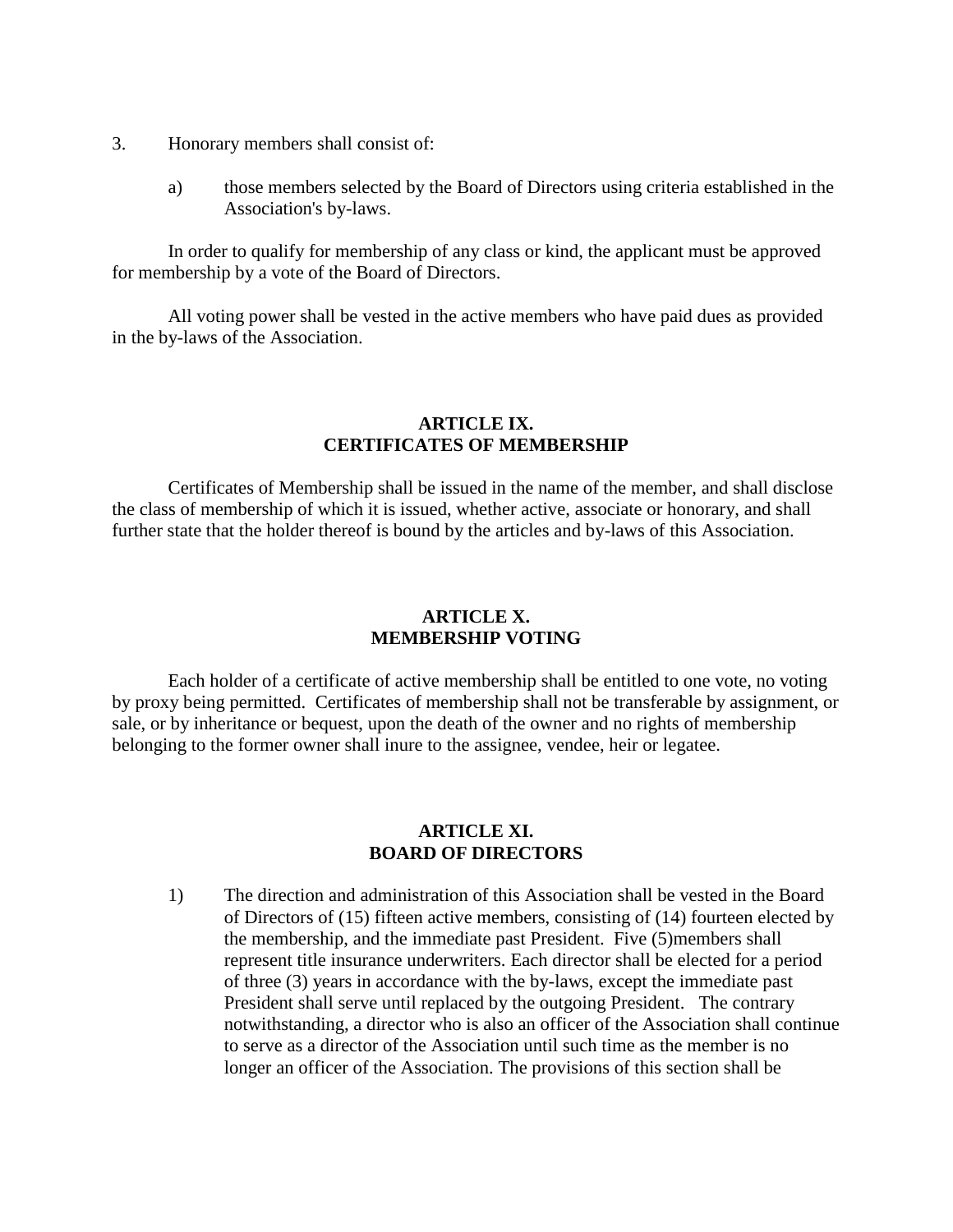effective on and after January 1, 2011 or upon approval by the membership of the Association.

- 2) The procedure for electing the members of the Board of Directors shall be established by the by-laws of the Association.
- 3) A majority of the directors shall constitute a quorum.
- 4) The Board of Directors, by majority vote of all members thereon, shall have power to make, amend and repeal by-laws to prescribe the duties of the officers, to assess the regular and/or special dues to be paid by each class of members; to prescribe forms of applications for membership, and the procedure as to the approval or rejection thereof; to provide rules and regulations for the discipline, suspension or expulsion of the members, and for any other purpose, incident or necessary, for the fulfillment of the obligation of the board to administer the affairs of the Association, or to carry out the purposes of these articles of incorporation.
- 5) Any vacancy occurring on the Board of Directors shall be filled for the unexpired term by majority vote of the remaining members of the Board of Directors.
- 6) The Board of Directors shall have the authority to create and appoint from its number, or from the active membership of this Association, such committees as the Board deems necessary or proper to carry out the purposes or objectives of this Association.

### **ARTICLE XII. OFFICERS**

1) Officers of this Association shall consist of a President, a President Elect, a Vice President, and a Secretary/Treasurer.

2) The Board of Directors shall elect from its number, a President, President Elect, Vice President, and Secretary/Treasurer as provided in the by-laws of the Association. The Board of Directors may appoint such additional officers, agents and employees as the business of the Association may require.

3) The Terms of officers to be established in the bylaws of the Association.

## **ARTICLE XIII. MEETING OF MEMBERS**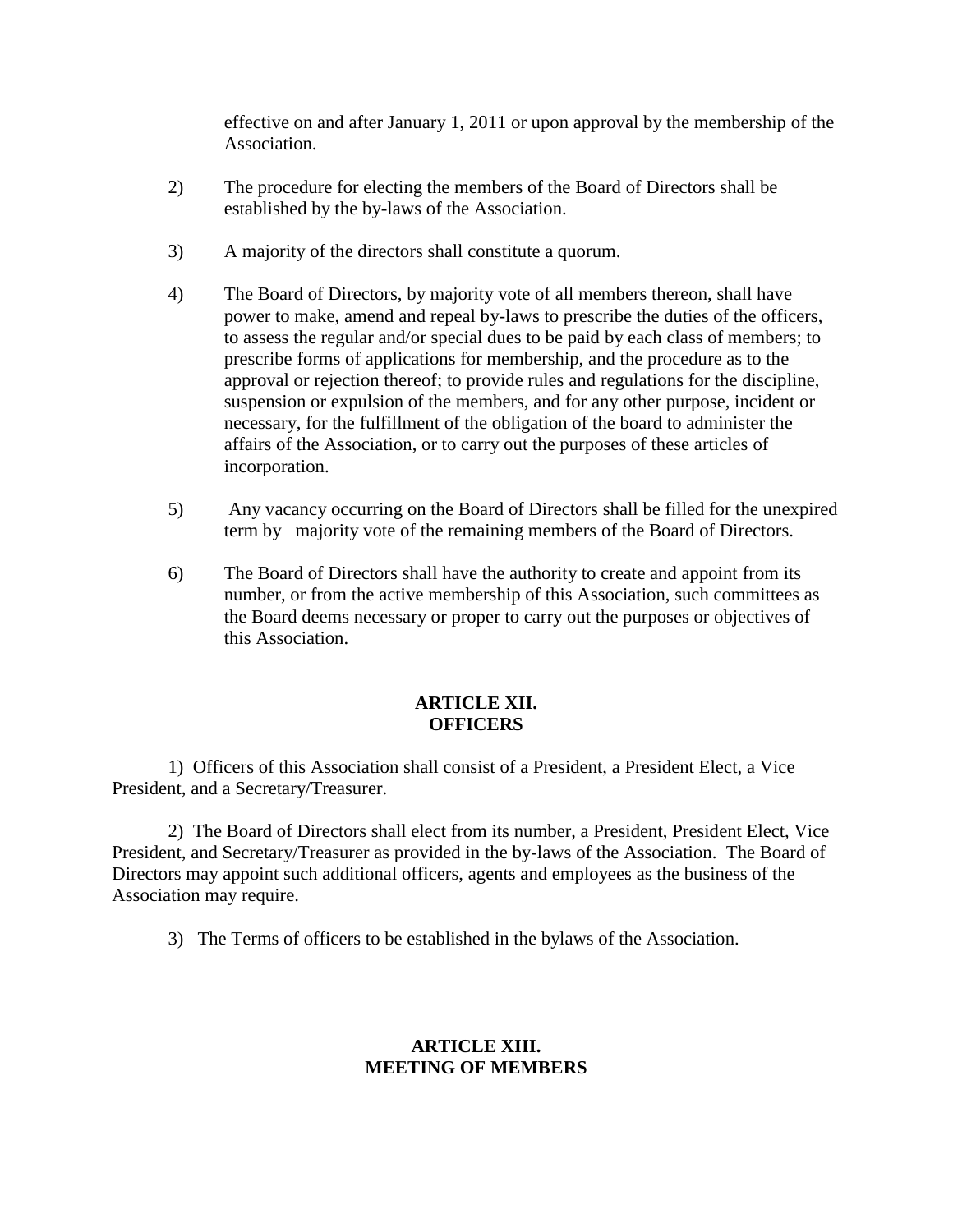1) The annual meeting of the members for the transaction of such business as may properly come before the meeting shall be held at such time and place as may be determined by a majority vote of the Board of Directors.

2) Special meetings may be called, in accordance with the By-laws.

3) All meetings of the members shall convene on, not less than ten (10) days notice, in writing, by the Association, which notice shall state the date, time, place and purpose of the meeting, mailed, postage prepaid or electronic mail to the last known address of each member, unless such notice be waived by the member in writing.

### **ARTICLE XIV. AFFILIATION**

This Association, constituting the title association for the State of Louisiana, shall affiliate with the American Land Title Association, and its members shall conform to all standards of practice and ethics of the American Land Title Association.

### **ARTICLE XV. AMENDMENTS TO ARTICLES**

These articles may be amended by a vote of two thirds of the members of the Association voting in favor of the amendment that are present at any annual or special meeting called for that purpose, or by a two thirds vote of the members voting in favor of the amendment by mail ballot or electronic ballot on notice in writing or electronic mail transmitted to the members not less than thirty (30) days prior to meeting or the required date of return of the ballot.

#### **ARTICLE XVI. DISSOLUTION**

This Association may be dissolved by a vote of two-thirds (2/3) of the members present at a meeting called for that purpose, on thirty days' notice, in writing, by the Association, which notice shall state the time, place and purpose of the meeting, mailed postage paid or electronic mail to the last known address of each member.